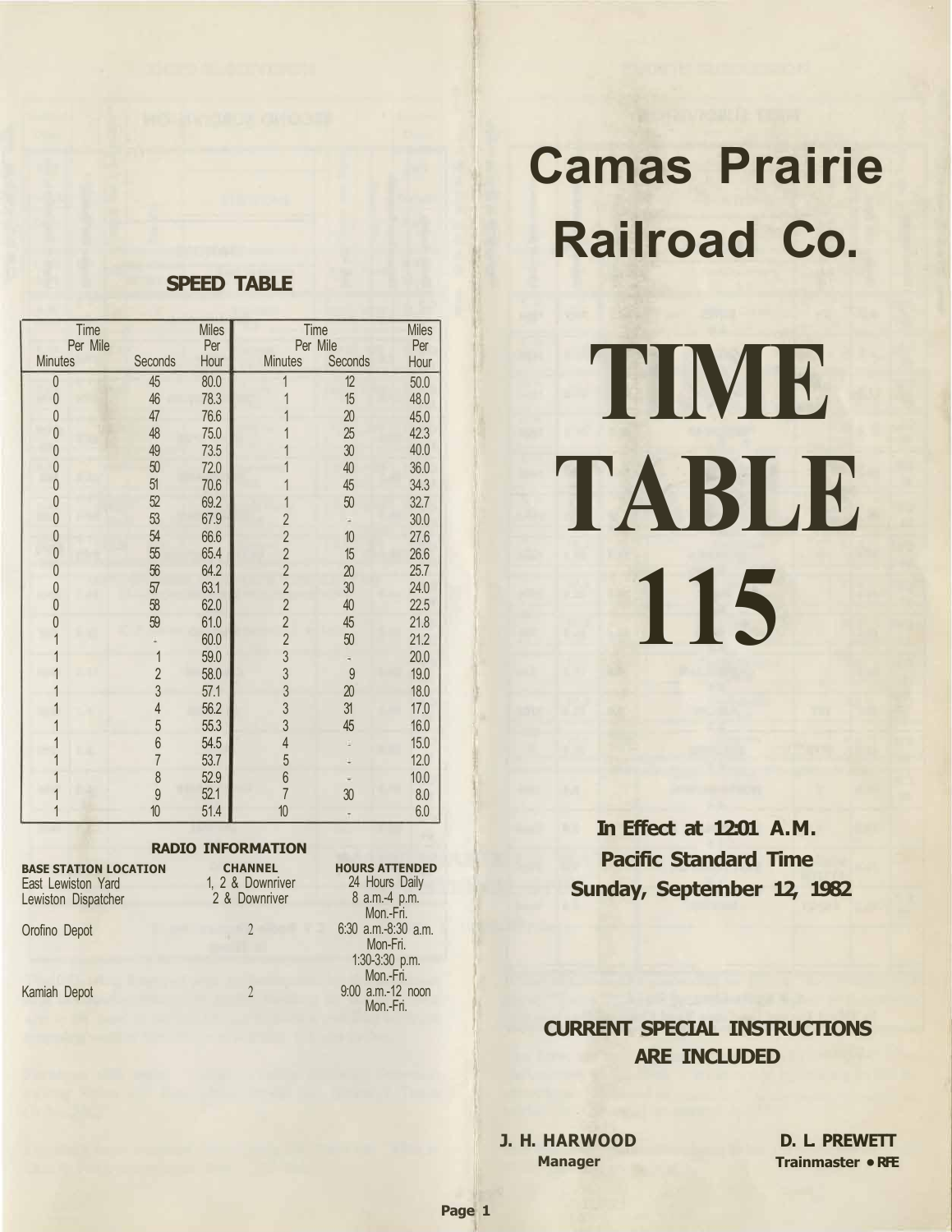# **FIRST SUBDIVISION**

t E **A**  s  $\overline{W}$ 

| $\bullet$              | $\mathop{\mathrm{S}}\limits_{u:}$ |                              |                                    |               |                      | I<br>$\rm{Jii}$<br>$\bullet$<br>1 |
|------------------------|-----------------------------------|------------------------------|------------------------------------|---------------|----------------------|-----------------------------------|
| $\mathbf 1$<br>$\cdot$ | j.                                | ce J                         | <b>STATIONS</b>                    | $\frac{j}{j}$ | j.                   | <b>Side</b><br>'S<br>J            |
| u:,                    | $\frac{1}{c}$                     |                              |                                    | $\mathbf{d}$  | $\frac{1}{\epsilon}$ |                                   |
| CS<br>66               | 0.0                               | $\mathbf{r}$                 | <b>STITES</b><br>$-3.2$            | 62.7          | 76.2                 | 125.                              |
| CS<br>63               | 3.2                               |                              | <b>KOOSKIA</b><br>$-8.0$ $-$       | 59.5          | 73.0                 | 1"55                              |
| CS<br>55               | 11.2                              | OQ<br>RY                     | <b>KAMIAH</b><br>$-5.8$ $-$        | 51.5          | 65.0                 | 125.                              |
| CS<br>.9               | 17.0                              |                              | <b>TRAMWAY</b><br>__8… _           | .5.7          | 59.2                 | 1023                              |
| CS<br>0                | 25                                |                              | <b>GREER</b><br>$-8.3$ $-$         | 37.3          | 50.8                 | 1405                              |
| CS<br>32               | 33.7                              | <b>BJKO</b><br><b>QRY</b>    | <b>OROFINO</b><br>$-3.7$ $-$       | 29.0          | 42.5                 | Yard                              |
| CS<br>28               | 37                                | y                            | <b>AHSAHKA</b><br>$-5.0$           | 25.3          | 38.8                 | Yard                              |
| C'S<br>23              | 2                                 |                              | <b>PECK</b><br>$-6.9$              | 20.3          | 33.8                 | 2170                              |
| CS<br>17               | 49.3                              |                              | <b>LENORE</b><br>$-7.6$            | 13.4          | 26.9                 | 770                               |
| CS<br>9                | 56.9                              |                              | <b>CHERRYLANE</b><br>$-5.8$ $-$    | 5.8           | 19.3                 | 510                               |
| CS<br>$\mathbf{3}$     | 62.7                              | <b>JRY</b>                   | <b>ARROW</b><br>3.2                | 0.0           | 13.5                 | 2705                              |
| CP<br>83               | 65.9                              | <b>JRTY</b>                  | <b>SPALDING</b><br>$\_0.9$ $\_$    |               | 10.3                 |                                   |
| <b>CP</b><br>82        | 66.8                              | y                            | NORTH LAPWAI<br>$-6.4$ $-$         |               | 9                    | 1246                              |
|                        | $73.2$                            | $\mathbf{y}$                 | <b>FOREBAY</b><br>$-1.5$           |               | 3.0                  | Yard                              |
|                        |                                   | 74.7 BCKOPQ<br><b>RTYZFW</b> | <b>EAST LEWISTON</b><br>$-1.5$ $-$ |               | 1.5                  | Yard                              |
| C P<br>72              | 76.2                              | <b>BKPQY.</b>                | <b>LEWISTON</b>                    |               | 0.0                  | Yard                              |
|                        |                                   |                              |                                    |               |                      |                                   |

C **P Radio** Channel No. 2 In Effect Except Lewiston Yard Channel No. 1

# **SECOND SUBDIVISION**

|                                                    | $\operatorname*{S}_{u:}$ |                                |                                      |                | ิป                   | $\rm{Jii}$<br>1        | Е<br>A<br>${\bf S}$<br>T          | W<br>E<br>${\bf S}$<br>$\mathsf T$  |                                            | $\frac{1}{c}$   |                           |                                 | $\frac{1}{u!}$  | $\rm Jii$<br>$\bullet$<br>1 |
|----------------------------------------------------|--------------------------|--------------------------------|--------------------------------------|----------------|----------------------|------------------------|-----------------------------------|-------------------------------------|--------------------------------------------|-----------------|---------------------------|---------------------------------|-----------------|-----------------------------|
| ļ                                                  | j <sub>,</sub>           | $rac{C}{d}$                    | <b>STATIONS</b>                      | $\frac{1}{1}$  | $J_{\cdot}$          | <b>Side</b><br>'S<br>T | W<br>A<br>$\overline{\mathbf{R}}$ | W<br>$\boldsymbol{\mathsf{A}}$<br>1 | $\bf \bf 1$                                | j,              | $\mathcal{E}$             | <b>STATIONS</b>                 | $\downarrow$    | <b>Maris</b>                |
| $\cdot$ $\prod_{u:}$                               | $\frac{1}{c}$            |                                |                                      | $\overline{d}$ | $\frac{1}{\epsilon}$ |                        | D                                 |                                     | $\cdot$ 1<br>$\mathcal{U}^{\cdot}_{\cdot}$ | $\frac{1}{c_1}$ | $\frac{1}{2}$             |                                 | $\frac{1}{c_1}$ |                             |
| $\overline{\mathsf{S}}$<br>66                      | 0.0                      | $\mathbf{r}$                   | <b>STITES</b><br>$-3.2$              | 62.7           | 76.2                 | 125.                   |                                   |                                     | CP<br>149                                  | 0.0             | <b>TYR</b>                | <b>GRANGEVILLE</b><br>$-7.0$    | 66.5            | Yard                        |
| CS<br>63                                           | 3.2                      |                                | <b>KOOSKIA</b><br>$\blacksquare$ 8.0 | 59.5           | 73.0                 | 1"55                   |                                   |                                     | <b>CP</b><br>142                           | 7.0             |                           | <b>FENN</b><br>$-8.5$           | 59.5            | 2145                        |
| CS.<br>55                                          | 11.2                     | OO<br><b>RY</b>                | <b>KAMIAH</b><br>5.8                 | 51.5           | 65.0                 | 125.                   |                                   |                                     | <b>CP</b><br>133                           | 15.5            | $\mathbf{y}$              | <b>COTTONWOOD</b><br>$-5.3$     | 51.0            | 2570                        |
| $\overline{\mathsf{S}}$<br>.9                      | 17.0                     |                                | <b>TRAMWAY</b><br>8                  | .5.7           | 59.2                 | 1023                   |                                   |                                     | <b>CP</b><br>128                           | 20.8            |                           | <b>SAND SPUR</b><br>$-3.4-$     | 45.7            | <b>SPUR</b><br>480          |
| CS.<br>0.                                          | 25                       |                                | <b>GREER</b><br>$-8.3$               | 37.3           | 50.8                 | 1405                   |                                   |                                     | <b>CP</b><br>125                           | 24.2            |                           | <b>FERDINAND</b><br>$-7.9$      | 42.3            | 858                         |
| CS<br>32                                           | 33.7                     | <b>BJKO</b><br><b>QRY</b>      | <b>OROFINO</b><br>$-3.7$             | 29.0           | 42.5                 | Yard                   |                                   |                                     | C <sub>P</sub><br>117                      | 32.1            | $\mathbf{y}$              | <b>CRAIGMONT</b><br>$-4.5-$     | 34              | 1353                        |
| $\overline{\mathsf{S}}$<br>28                      | 37                       | $\mathbf{y}$                   | <b>AHSAHKA</b><br>5.0                | 25.3           | 38.8                 | Yard                   |                                   |                                     | CP<br>113                                  | 36.6            |                           | <b>CRAIG JUNCTION</b><br>$-3.8$ | 29.9            | <b>SPUR</b><br>165          |
| C'S<br>23                                          | 2                        |                                | <b>PECK</b><br>$-6.9$                | 20.3           | 33.8                 | 2170                   |                                   |                                     | <b>CP</b><br>109                           | 40.4            | <b>TY</b>                 | <b>REUBENS</b><br>$-6.6$        | 26.1            | 2244                        |
| $\overline{\mathsf{S}}$<br>$\overline{17}$         | 49.3                     |                                | <b>LENORE</b><br>$-7.6$              | 13.4           | 26.9                 | 770                    |                                   |                                     | <b>CP</b><br>102                           | 47.0            |                           | <b>NUCRAG</b><br>$-7.4$         | 19.5            | 462                         |
| $\overline{\mathsf{S}}$<br>$\overline{9}$          | 56.9                     |                                | <b>CHERRYLANE</b><br>$-5.8$          | 5.8            | 19.3                 | 510                    |                                   |                                     | <b>CP</b><br>94                            | 54.4            |                           | <b>CULDESAC</b><br>2.4          | 12.1            | 1650                        |
| $\overline{\mathsf{S}}$<br>$\overline{\mathbf{3}}$ | 62.7                     | <b>JRY</b>                     | <b>ARROW</b><br>3.2                  | 0.0            | 13.5                 | 2705                   |                                   |                                     | <b>CP</b><br>92                            | 56.8            |                           | <b>JACQUES</b><br>$-1.7$        | 9.7             | 1650                        |
| $\overline{\mathbf{P}}$<br>83                      | 65.9                     | <b>JRTY</b>                    | <b>SPALDING</b><br>$-0.9$ $-$        |                | 10.3                 |                        |                                   |                                     | <b>CP</b><br>91                            | 58.5            |                           | <b>BUNDY</b><br>$-2.7$          | 8.0             | 792                         |
| ЭP<br>82                                           | 66.8                     | $\mathbf{y}$                   | <b>NORTH LAPWAI</b><br>$-6.4$ $-$    |                | 9                    | 1246                   |                                   |                                     | C <sub>P</sub><br>88                       | 61.2            |                           | <b>SWEETWATER</b><br>$-2.0$     | 5.3             | 1056                        |
|                                                    | 73.2                     | $\mathbf{y}$                   | <b>FOREBAY</b><br>$-1.5$ $-$         |                | 3.0                  | Yard                   |                                   |                                     | C <sub>P</sub><br>86                       | 63.2            |                           | <b>LAPWAI</b><br>3.3            | 3.3             | 1485                        |
|                                                    | 74.7                     | <b>BCKOPQ</b><br><b>RTYZFW</b> | <b>EAST LEWISTON</b><br>$-1.5$       |                | 1.5                  | Yard                   |                                   |                                     | CP<br>83                                   | 66.5            | $\mathbb{R}$<br><b>TY</b> | <b>SPALDING</b>                 | 0.0             |                             |
| : P<br>$\overline{r}$                              | 76.2                     | <b>BKPOY.</b>                  | <b>LEWISTON</b>                      |                | 0.0                  | Yard                   |                                   |                                     |                                            |                 |                           | <b>C P Radio Channel No. 2</b>  |                 |                             |
|                                                    |                          |                                |                                      |                |                      |                        |                                   |                                     |                                            |                 |                           | In Effect                       |                 |                             |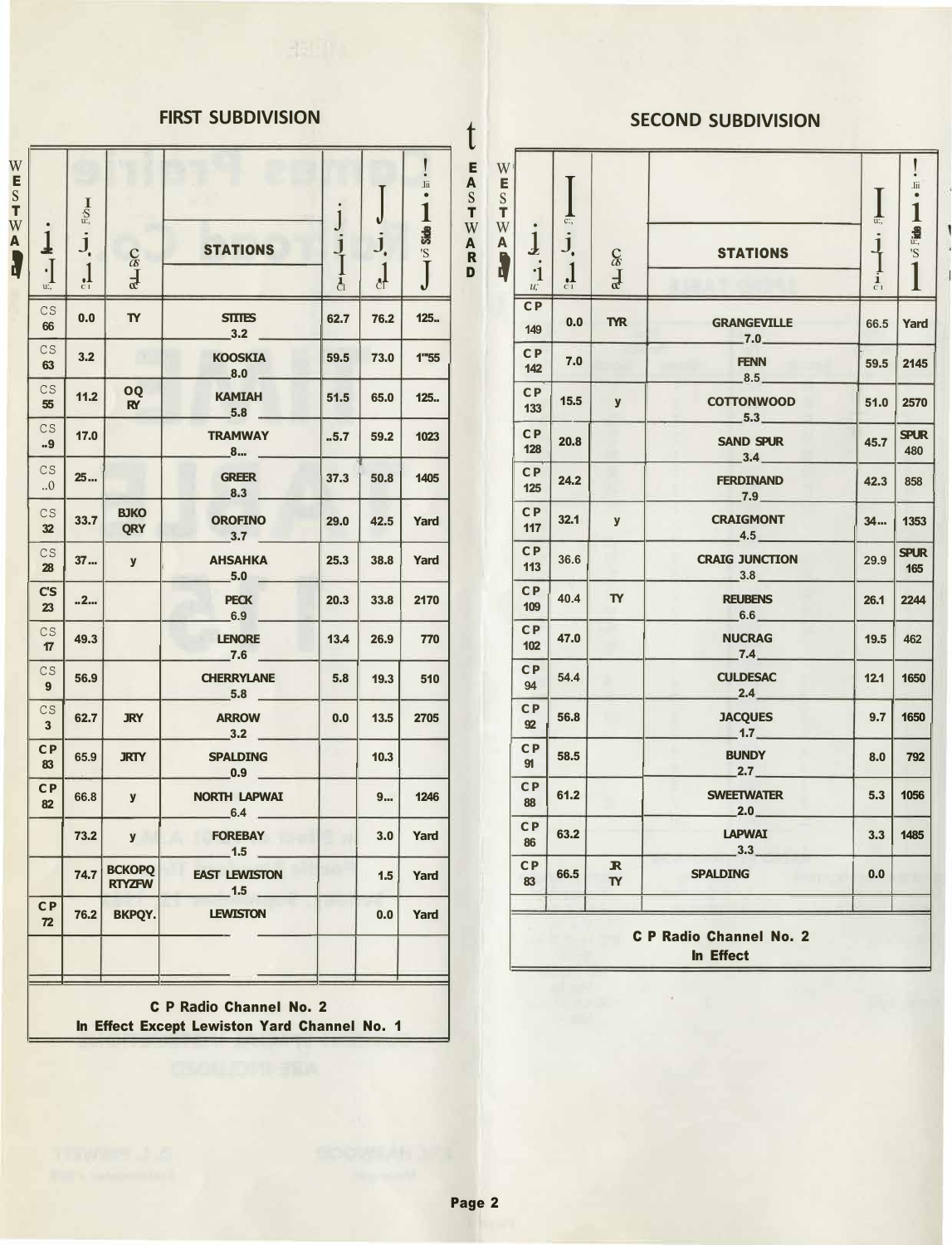#### **THIRD SUBDIVISION**

| <b>Second</b><br><b>Class</b> |                      |               |                                 |                                      |                               |                     | <b>Second</b><br><b>Class</b> |
|-------------------------------|----------------------|---------------|---------------------------------|--------------------------------------|-------------------------------|---------------------|-------------------------------|
| 859<br>Freight                | $\frac{1}{z}$        | I.            | $\frac{d}{dS}$                  | <b>STATIONS</b>                      | $\frac{1}{a}$<br>$\mathbf{P}$ | 1<br>I.             | 860<br><b>Freight</b>         |
| <b>Dally</b>                  | $\cdot$ ]            | $\frac{1}{Q}$ | $\frac{1}{a}$                   |                                      | ٦Ţ<br>$\circ$                 |                     | <b>Dally</b>                  |
| L PM<br>8.30                  | <b>CP</b><br>72      | 0.0           | <b>BC KOPQ</b><br><b>RTWYZF</b> | <b>East Lewiston</b><br>$-2.4$ –     |                               | <b>71.5 Yard</b>    | A PM<br>11.45                 |
| 8.35                          | C <sub>P</sub><br>69 | 2.4           | $\mathbf{y}$                    | <b>Transfer</b><br>$9.3$ $-$         | 69.1                          | 4015                | 11.40                         |
| 8.47                          | <b>CP</b><br>59      | 11.7          |                                 | <b>Moses</b><br>$14.3$ $\phantom{0}$ | 59.8                          | 538                 | 11.28                         |
| 9.05                          | <b>CP</b><br>45      | 26.0          |                                 | Crum<br>$10.5$ $\qquad$              |                               | 45.5 3685           | 11.10                         |
| 9.18                          | <b>CP</b><br>35      | 36.5          | Q                               | Almota<br>12.7                       | 35.0                          | 495                 | 10.57                         |
| 9.34                          | <b>CP</b><br>22      | 49.2          |                                 | Penawawa<br>$-6.5$ $-$               |                               | 22.3 4538           | 10.41                         |
| 9.42                          | <b>CP</b><br>15      | 55.7          |                                 | <b>Central Ferry</b><br>$-15.8$      | 15.8                          | 5228:               | 10.33                         |
| 10.05<br><b>APM</b>           | CP<br>$\mathbf{0}$   | 71.5          | <b>RTY</b>                      | <b>Riparia</b>                       | 0.0                           | Yard<br>396<br>Cars | 10.10<br><b>LPM</b>           |

WESTWARD TRAINS ARE SUPERIOR TO TRAINS OF THE SAME CLASS IN THE OPPOSITE DIRECTION

C P Downriver Channel in effect

#### **FOURTH SUBDIVISION**

| ι<br>E<br>A<br>S<br>T<br>W<br>$\boldsymbol{A}$<br>$\mathsf{R}$<br>D | W<br>E<br>S <sub>T</sub><br>W<br>AR | $\overline{\mathbf{1}}$<br>$\cdot$ $\left.\right]$<br>เจ้ | i<br>$\frac{1}{z}$ <b>E</b> $\int$ :<br>$\frac{1}{1}$ | $\dot{\mathbf{g}}$<br>$rac{1}{x}$ | <b>STATIONS</b>                            | $\bullet$<br>$\mathbf{\mu}$<br>트<br>$\overline{P}$<br>L<br>$\frac{1}{\mathsf{Q}}$ | $\mathbf{1}$<br><b>B-Tracks</b><br>$\overline{O}$ |
|---------------------------------------------------------------------|-------------------------------------|-----------------------------------------------------------|-------------------------------------------------------|-----------------------------------|--------------------------------------------|-----------------------------------------------------------------------------------|---------------------------------------------------|
|                                                                     |                                     | CH<br>40                                                  | 0.0                                                   | <b>RTY</b>                        | <b>Headquarters</b><br>$-2.0$              | 40.0                                                                              | Yard                                              |
|                                                                     |                                     | C <sub>H</sub><br>38                                      | 2.0                                                   |                                   | <b>Deer Creek</b><br>$-3.8$                | 38.0                                                                              | <b>Spur</b><br>172                                |
|                                                                     |                                     | CH<br>34                                                  | 5.8                                                   |                                   | <b>Summit</b><br>4.3                       | 34.2                                                                              | 2287                                              |
|                                                                     |                                     | C <sub>H</sub><br>30                                      | 10.1                                                  | $\mathbf{y}$                      | <b>Revling</b><br>$-1.1$                   | 29.9                                                                              | <b>Spur</b><br>1800                               |
|                                                                     |                                     | CH<br>29                                                  | 11.2                                                  | y                                 | <b>Jaype</b><br>$\overline{\phantom{0}}$ . | 28.8                                                                              | Yard                                              |
|                                                                     |                                     | CH<br>28                                                  | 12.1                                                  | $\mathbf{y}$                      | <b>Nelson</b><br>$-2.8-$                   | 27.9                                                                              | <b>Spur</b>                                       |
|                                                                     |                                     | CH<br>25                                                  | 14.9                                                  |                                   | <b>Rooney</b><br>3.5                       | 25.1                                                                              | 528                                               |
|                                                                     |                                     | CH<br>21                                                  | 18.4                                                  |                                   | Poorman<br>$2.1 -$                         | 21.6                                                                              | 510                                               |
|                                                                     |                                     | C <sub>H</sub><br>20                                      | 20.5                                                  |                                   | <b>Haley</b><br>$-4.8$                     | 19.5                                                                              | 726                                               |
|                                                                     | ×                                   | CH<br>15                                                  | 25.3                                                  |                                   | <b>Rudo</b><br>$-5.1$                      | 14.7                                                                              | 2970                                              |
|                                                                     |                                     | CH<br>10                                                  | 30.4                                                  |                                   | <b>Cedar Canyon</b><br>6.8                 | 9.6                                                                               | 165                                               |
|                                                                     |                                     | C <sub>H</sub><br>$\overline{3}$                          | 37.2                                                  |                                   | <b>Konkolville</b><br>2.8                  | 2.8                                                                               | <b>Spur</b><br>250                                |
|                                                                     |                                     | $\mathsf{CS}\phantom{p^2}$<br>32                          | 40.0                                                  | <b>ВЈКО</b><br>Q"Y                | <b>Orofino</b>                             | 0.0                                                                               | Yard                                              |

C P Radio Channel No. 2 in effect

# **MAINTENANCE OF WAY CONDITIONAL STOP**

**(Form Y Train Order)** 

**The following forms of oral authorization by the Foreman and acknowledgement of understanding by the engineer are to be used to permit trains to pass a red flag without stopping within the limits of a Form Y train order.** 

**Foreman will state: "Camas Prairie Railway Foreman calling Extra 232 East about Order No. (Form Y Train Order No.)"** 

**Engineer must respond, identifying his train as: "This is Camas Prairie engineer, Extra 232 East."** 

**When engineer has answered as above, the foreman will state: "Extra 232 East may pass red signal at (Location) without stopping."** 

**The foreman may also authorize a different speed from that shown in the form Y train order by adding to his instructions: "Proceed at** 

**MPH," or,"Proceed at normal speed."** 

**The engineer must repeat back to the foreman the instructions that are given him.** 

**Page 3** 

t **E A s T w A R D**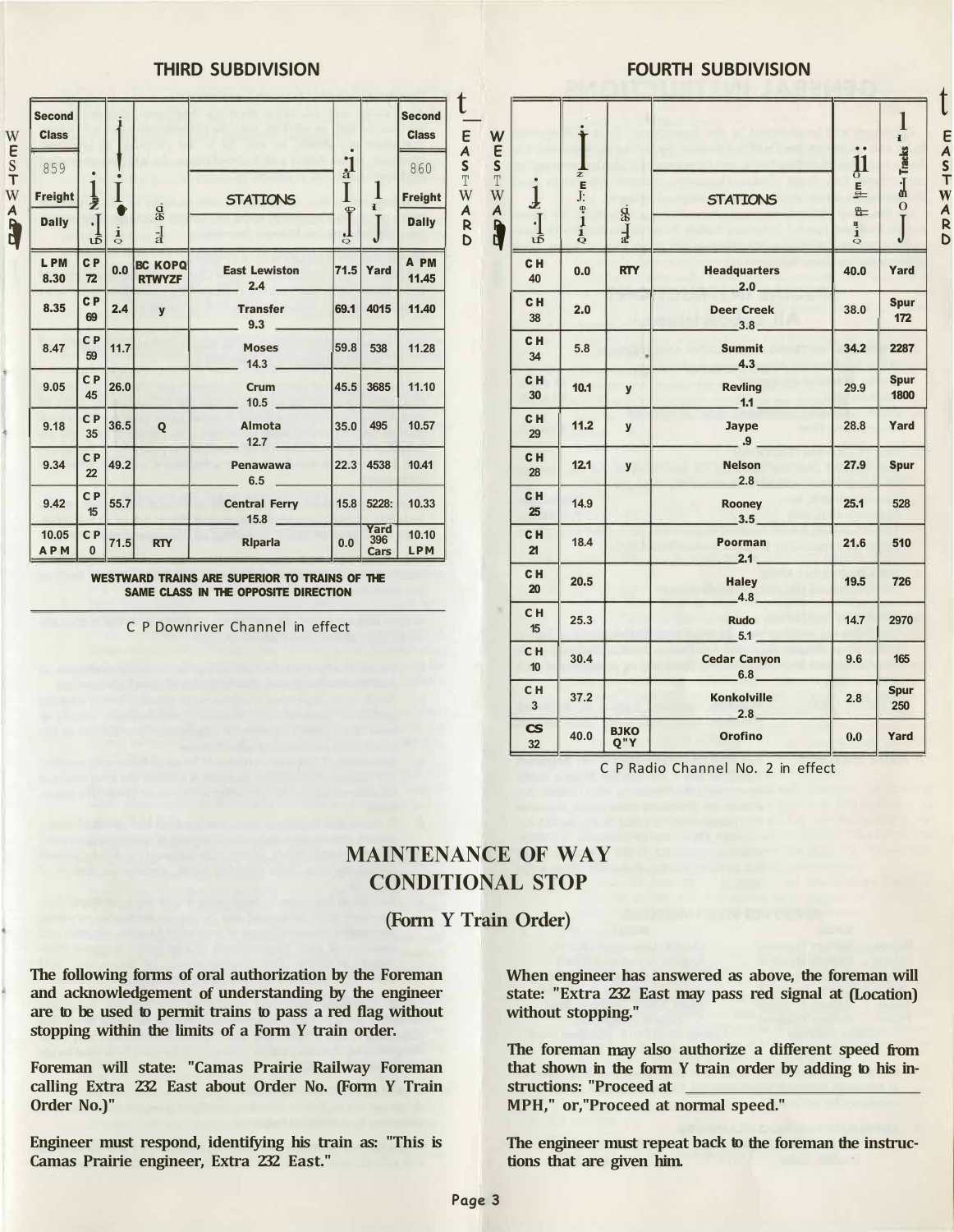# **GENERAL, INSTRUCTIONS**

Employees will be governed by the Consolidated Code of Operating Rules and, except on the Third Subdivision, by the Safety Rules and Air Brake and Train Handling Rules, and Operators will also be governed by Instructions for Train Order Operators, Control Operators and Bridgetenders, From 15472, of the Burlington Northern.

On the Third Subdivision, employees will be governed by the Union Pacific Railroad Special Rules and Safety Rules of the Oregon Division and in addition at Riparia will be governed by Union Pacific System Time Table in use on Union Pacific track.

# **SPECIAL INSTRUCTIONS All Subdivisions**

| 1. SPEED RESTRICTIONS - ALL TRAINS AND ENGINES: |           |
|-------------------------------------------------|-----------|
| When handling pile driver, wrecker pile driver, |           |
|                                                 | 15 m.p.h. |
|                                                 | 35 m.p.h. |
| (Must be handled immediately ahead of caboose)  |           |
|                                                 | 20 m.p.h. |

#### **2. HEAVY CAR RESTRICTIONS:**

| Cars heavier than the following not permitted on the 1st, 2nd and   |
|---------------------------------------------------------------------|
| 4th Subdivisions, without authority of the Manager:                 |
| 220,000 lbs.                                                        |
| 263,000 lbs.                                                        |
| Trains handling loaded covered hoppers will not exceed 10 m.p.h. on |
| all curves governed by 15 m.p.h. reduce speed signs.                |

#### **3. IMPAIRED CLEARANCE:**

On all industrial tracks on all subdivisions.

#### **4. APPROVED WATCHES:**

The following watches are approved until the owner as of July 1, 1981, is no longer employed by Camas Prairie Railroad Company/Burlington Northern Railroad Company, or ownership of such watch is transferred.

| POCKET WATCHES: | Waltham Vanguard; Elgin B. W. Raymond; |
|-----------------|----------------------------------------|
|                 | Hamilton 950B and 992B; Ball Official  |
|                 | Standard.                              |
| MEIST MATCHES.  | Rall D D Standard, Elgin D W Daymond.  |

WRIST WATCHES Ball R. R. Standard; Elgin B. W. Raymond; Hamilton 505 R. R. Special; Bulova 21052 Accutron 226 (Formerly 201); 24049 Accutron 427 (Formerly 202); 24335 Accutron CD (Formerly 218); 21328 Accutron CC; Accutron 7W; Wyler Models 1370RA; 4125RA; Q1504RA; 133T RA 1550; 433T RA 1550; Q3504RA; Seiko CM 101M & CM 102M.

#### **APPROVED WRIST WATCHES MAKE: MODEL:**

| Bulova - Battery Powered | Quartz Accutron 91808-W          |  |  |  |  |
|--------------------------|----------------------------------|--|--|--|--|
| Bulova - Battery Powered | Quartz Accutron 92828-Y          |  |  |  |  |
| Seiko - Battery Powered  | Quartz FJ 055M & FJ 056M         |  |  |  |  |
| Seiko - Battery Powered  | Quartz HA 163M & HA 164M         |  |  |  |  |
| Pulsar - Battery Powered | Quartz JG041 Stainless Steel     |  |  |  |  |
| Pulsar - Battery Powered | Quartz JG038 Gold                |  |  |  |  |
| Citizen Railroad         | Quartz 45-5172-12, Stainless Ste |  |  |  |  |
| Citizen Railroad         | Quartz 45-5181-12, Gold          |  |  |  |  |
|                          |                                  |  |  |  |  |

Battery powered watches must have energy cell (battery) replaced at minimum intervals recommended by manufacturer or sooner if necessary for accuracy.

#### **5. AUTHORIZED MEDICAL EXAMINERS:**

| Clarkston, Washington  Dr. G. A. Rogers |              |
|-----------------------------------------|--------------|
|                                         | Dr. M. Masar |

#### **6. REPORTING OF INJURIES AND ACCIDENTS:**

All injuries and accidents involving -employees and equipment, whether on-duty or off-duty, must be immediately reported to your immediate supervisor, as well as to the following at Lewiston: Manager, Claim Agent and Safety Officer. In addition, operating crafts will notify the Trainmaster.

**It is imperative that an employee who sustains an injury on-duty make out a wire report at once, or furnish his immediate supervisor the information to make the report.**

#### **7. HANDLING OF HAZARDOUS MATERIAL:**

"Holders of the Consolidated Code of Operating Rules must have BN Form 15907, 3/82, 'Instructions For Handling Hazardous Materials', in their possession and be familiar with its contents."

Note: For complete information on these regulations, consult tariff No. BOE-6000 or B.E. Pamphlet 20.

All loaded tank cars placarded "flammable gas" or "non-flammable gas" must not be cut off while in motion and no car moving under its own momentum shall be allowed to strike these cars, nor shall such cars be coupled to with more force than is necessary to complete the coupling. Employees must be informed of the presence of these cars and instructed to handle them in accordance with the above requirements.

**Where maximum authorized speed is 40 m.p.h. or less, trains handling loaded placarded tank cars of the 112-A or 114-A types, must not exceed 30 M.P .H. observing all other speed restrictions.**

112-A and 114-A tank cars will be identified on wheel reports and other computer generated documents by the letters (TR) in the first two positions of the car kind column.

#### **WHEN DERAILMENT OR INCIDENT OCCURS IN WHICH HAZAR-DOUS MATERIALS MAY BE INVOLVED:**

- a. Except to effect rescue, keep everyone, including employees, at a safe distance pending determination of chemicals involved.
- b. Notify train dispatcher (yardmaster in terminal areas) advising portion of train or cars involved. From waybills, consist or other data source, determine appropriate precautions in the event there has been a product release.
- Inspection of trains or cars should be undertaken with caution. **If** a release of hazardous material is evident, the area must not be entered except by person{s) with proper protective equipment.
- d. **If** flammable liquids or gases are involved and personal safety allows, remove or extinguish all sources of ignition in the area.
- e. When personal safety allows, take necessary action to prevent spilled material from entering lakes, streams or sewers, if possible.
- f. Remain at the scene, in close contact with the train dispatsher, (yardmaster in terminals) and be readily accessible to advise emergency response forces of suspected dangers, contents and condition of cars. Furnish them all emergency response information available. This position should be maintained until relieved by an officer on the scene or emergency is corrected.

NOTE: Computer generated data does not indicate hazardous materials in TOFC/COFC shipments, certain mixed loads or residue remaining in empty tank cars. Such cars in a derailment may be as dangerous as other shipments. Information for such cars must be obtained from the waybill.

#### **HANDLING BAD ORDER CARS:**

A car set out on line in defective condition must not be moved until inspected by a qualified inspector.

When the inspector has inspected the defactive car and determined it is safe to move, he will attach one "Bad Order" card to **each** side

Steel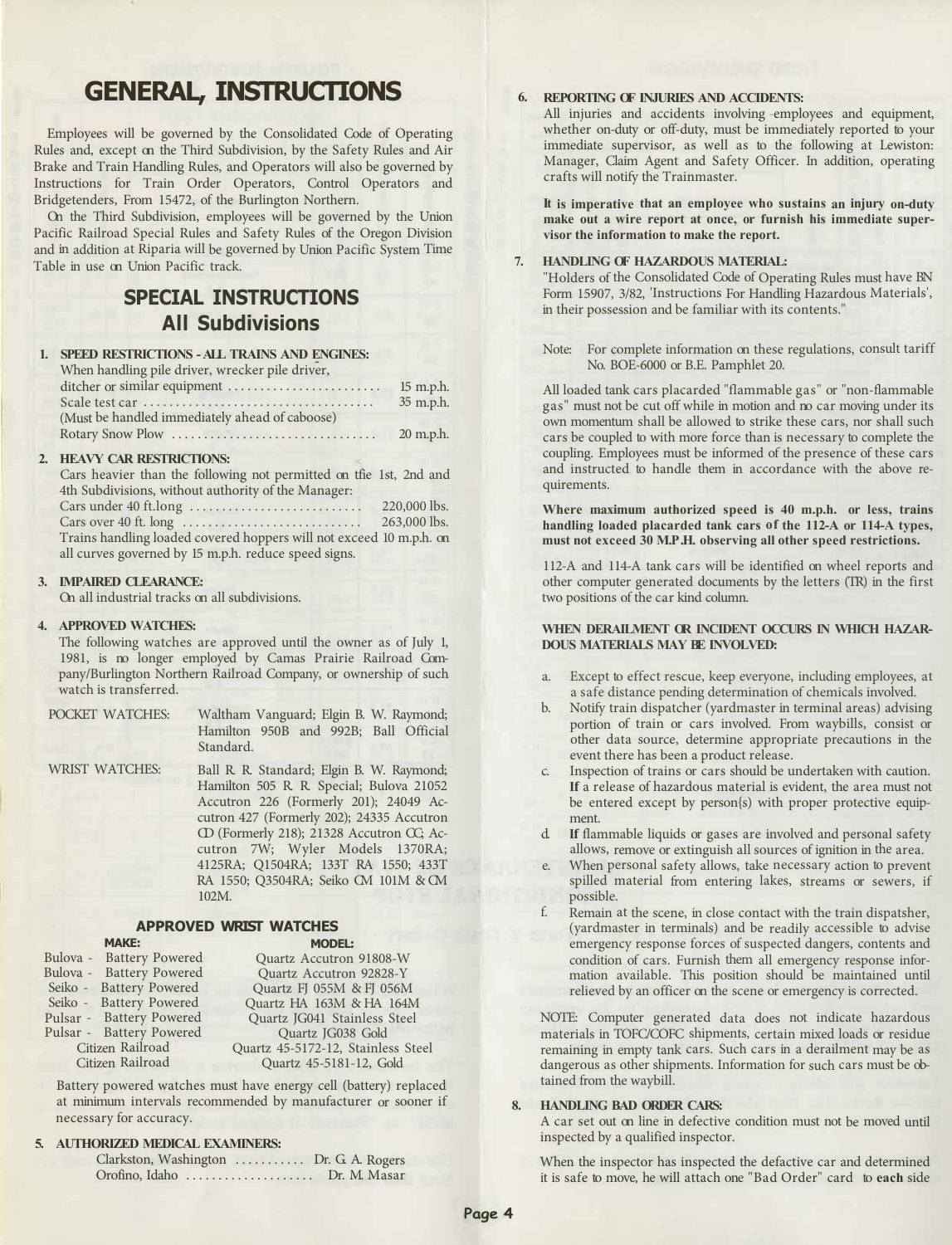of the car. The cards will bear the notation, **MOVEMENT RESTRIC-TIONS,** stating defect, shop car will move to and movement restrictions, including miles per hour restriction, if necessary to handle on rear end only and any other applicable restrictions.

The train dispatcher will be notified when car is ready for movement and given precise information as to the movement restrictions applied to the car.

If the conductor in charge of the train in which the defective car is to be moved does not receive prior written information relative to movement restrictions applicable to the car, then he must remove the Bad Order card from the north side of the car so that he will have written information relative to the restrictions. In either case, the conductor must inform all other members of the presence of the defective car in the train and of all restrictions applying to the car.

- **9.** Foam-type ear plugs are available in the Storeroom at East Lewiston for train and enginemen who desire them. Under no circumstances shall brake valve ports be restricted or muffled.
- **10.** Hardhats will be required by train and enginemen when they are outside a locomotive or caboose in the following locations; All tracks at Headquarters, Jaype, Revling, all Potlatch Corporation tracks at Kamiah and Scott Paper's tracks at Kamiah, and such other locations that may be required.

# **SPECIAL INSTRUCTIONS First Subdivision**

#### **1. AT LEWISTON:**

- a. In handling cars ahead of engine on descending grades, coupling must be made before switch is opened to that track.
- b. Spur track leading to Twin City Foods dock shall be used for a loading track only.
- c. Train movements over 24 cars are prohibited over Potlatch Corporation Main Crossing, except in emergency, between 6:50 a.m. and 7:10 a.m.; between 7:30 a.m. and 8:00 a.m.; and between 4:50 p.m. and 5:10 p.m., due to shift changes of Potlatch employees.
- d. Account traffic congestion through downtown Lewiston, switch crews will refrain from blocking or switching on 1st Street, between "D" and Main, between the hours of 4:00 p.m. and 5:30 p.m.
- e. Yard movements over "D" Street crossing, as well as Truck By-Pass crossing entering Snake River Avenue, 200-feet west of Main Street, shall be preceeded by flagman. Movement not to exceed 5 M.P.H.

#### **2. AT POTLATCH CORPORATION, LEWISTON:**

- To eliminate delay to any emergency vehicle called into the Potlatch Corporation complex, Potlatch security forces will phone the Yardmaster on duty as to the location of the emergency. The Yardmaster will immediately notify by radio any switch assignment working at Potlatch of this emergency and crossings will be cut and kept open within that area until switching operations are again authorized by the Yardmaster. Potlatch security forces will notify the Yardmaster when the emergency condition has expired.
- b. Yellow flashing signals and an overhead mercury-vapor light are in operation at Potlatch's pulp mill road and saw mill lead crossings. Before commencing any movement across road at these locations, switchmen shall activate the yellow flashing signals by means of a switch in the light pole west of the crossing, and de-activate the signal when crossing no longer is occupied upon completion of switching.
- c. All employees will refrain from smoking while on Potlatch property, except in specified zones where smoking is permitted.
- d. Yard crews, before switching the Chlorate Track at Potlatch

Mill, must notify Potlatch's chlorate operators to wet down the track before moving engines over this track to avoid the possibility of a flash fire.

- e. Extreme caution must be exercised on movements over all crossings within Potlatch Corporation complex.
- f. Movements over crossings on track to Veneer Lead and Track 5 at west end of rough shed, crossings at center of Tracks 7 & 8, and crossing immediately east of rough shed to Veneer Plant, and crossing west of Tissue Mill must be protected by a flagman until crossing is occupied.
- g. Yardmen who find vehicle drivers that do not observe flagman's signals on crossings will make notation of time, date, specific crossing and vehicle license number, and turn it in to the Manager's office for further handling.
- h. The engine bell shall be rung at all crossings and whenever movement is started from any track.
- i. Decking has been removed from Tail Race Bridge, no foot traffic is permitted.
- i. All crossings and crosswalks must be cut when switching is finished or when leaving area temporarily.
- k. On Track 5, couplings should not be attempted on curvature between the lead and rough shed. No clearance for man on side of car.
- I. Do not exceed 4 m.p.h. on lead track to Tissue Mill east of clay tanks. Watch out for men and equipment at or near tracks.
- m. Couplings should not be attempted between lead and tangents on Tracks 7, 8 & 9.
- 
- n. Do not exceed 4 m.p.h. over Track 7 switch.<br>a Do not spot cars any closer <sup>finan</sup> forty (40) feet from the east end of Tracks 7 & 8.
- p. Lumberside tracks shall not be switched earlier than 12:01 a<sub>m</sub>
- q. Derails are in service on tracks entering the Tissue Mill. These derails have been placed to protect incoming movement 100-feet west of the warehouse on the North and South Dock Tracks and 90-feet east of the old dock on the Old Dock Track. Potlatch employees only will have keys to these derails and will be responsible for removing and replacing them before and after our switching operations.
- r. At new Tissue Mill building, permanent blue lights above and south of each door shall be activated during loading or unloading operations. This does not relieve employees from compliance with Rule 808(b) of the Consolidated Code of Operating Rules. A blue light has also been installed on the outside of the rough shed on Track 5 in the saw mill.
- s. At main Tissue Mill crossing, manually operated red flashing light is in operation at the southeast corner of the crossing. This light must be activated prior to engine or cars occupying crossing and must be shut off when clear of crossing. This light is not to be left in operation during switching at the Tissue Mill loading docks, but only when passing over crossing.
- t. If ammonia becomes a problem, call the Turbine Room at 799-1298 or 799-1553, and advise them of a possible leak at the Clearifiers. They in turn will notify the Millwrights.

#### **3. ATFOREBAY:**

- a. Between the hours of 6:00 a.m. and 6:00 p.m., Monday through Friday, approach middle crossing at MP 133.7 with caution account log trucks operating over this crossing. Westbound green flag will be set on south side of track.
- b. All trains and engines will sound whistle signal as prescribed by Rule 15(1) of Consolidated Code of Operating Rules when approaching log unloading area at MP 134, to warn log unloaders to cease operations until entire train has passed.
- c. Crossover switches will be equipped with switch locks. These switches shall be lined and locked for straight tracks or leads when not in immediate use.

#### **4. ATARROW:**

Time of trains applies at Junction switch. Normal position of Junction switch is set for Camas Prairie 1st Subdivision.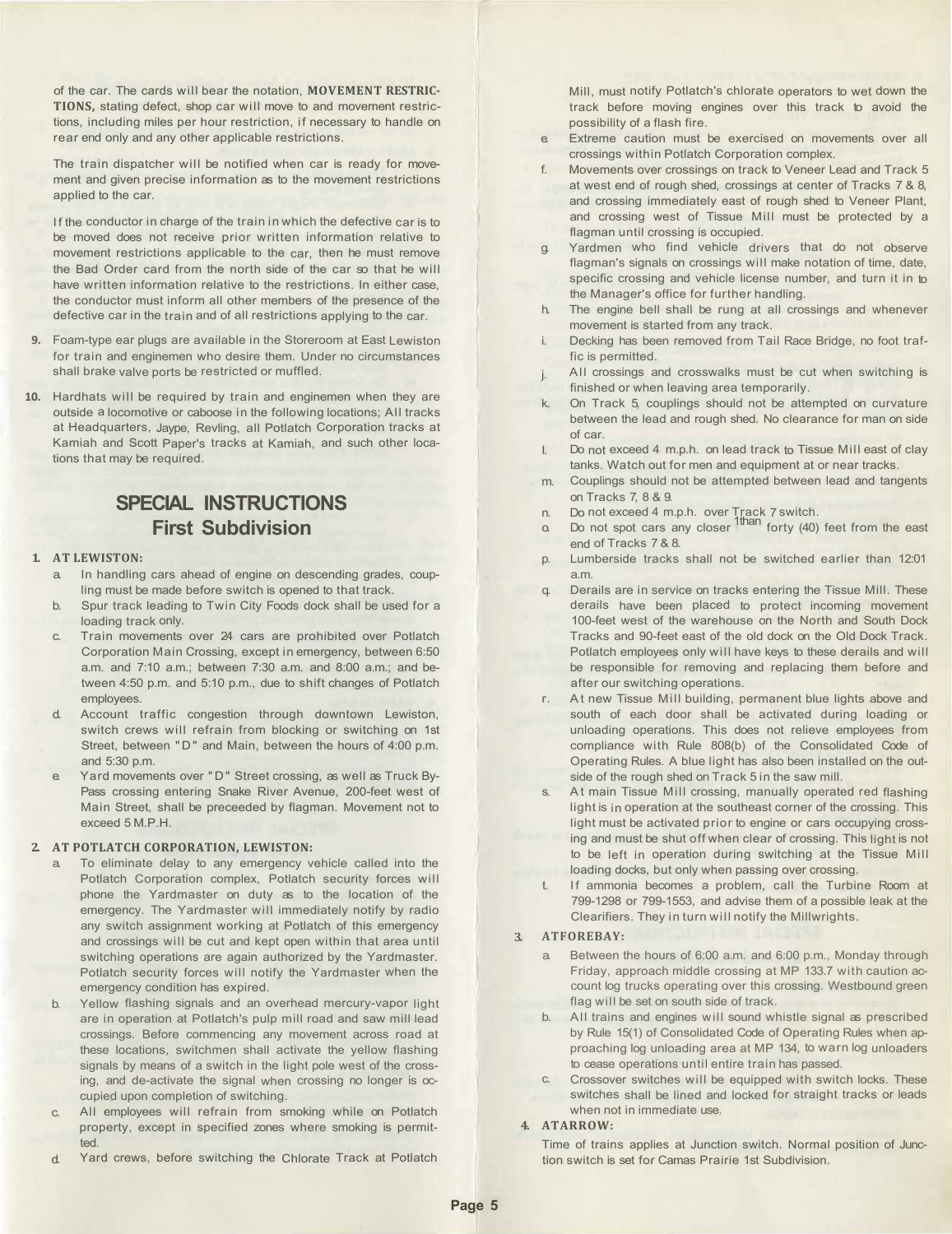#### **5. AT OROFINO:**

Normal position of Junction switch is set for 4th Subdivision.

#### **6. SPEED RESTRICTIONS:**

Leading movement of trains and engines will not exceed speed of 10 m.p.h. over highway crossing, serving mill of Potlatch Corporation, 500 feet east of east switch at East Lewiston.

- At Kamiah Leading movement must not exceed 15 m.p.h. between 500-feet west and 500-feet east of U. S. Highway 12 crossing east of Depot.
- At Kooskia Leading movement must not exceed five (5) m.p.h. over crossings adjacent to siding.
- At Greer Leading movement must not exceed 15 m.p.h. over Highway crossing.

Do not exceed 25 m.p.h. between Lewiston and Kamiah.

Do not exceed 15 m.p.h. between Kamiah and Stites.

#### **7. BRIDGE AND ENGINE RESTRICTIONS:**

At Kamiah- Bridge 50-1, Diesel Units will not be coupled in multiple, and cars weighing over 177,000 pounds must be separated from engine.

All movements over Bridge 50-1 restricted to 10 m.p.h.

Cars under 40 ft. long weighing between 177,000 and\220,000 lbs.: No restriction when preceded and followed by car weighing 177,000 lbs.

When coupled in groups of two or more: Not permitted over Bridge 50-1. Over Bridges 25, 29.1 and 38 .................... 10 m.p.h.

Cars over 40 ft. long weighing 263,000 lbs. or less - no restrictions.

Cars 67 ft. long weighing between 220,000 lbs. and 315,000 lbs., and with truck centers of 53' 7 1/8":

Not permitted if coupled in groups of two or more.

#### **8. RULE99:**

Unless otherwise provided, protection against following trains is not required between Arrow & Stites. When required, distance will be 1 mile.

#### **9. REGISTER STATIONS:**

East Lewiston, Orofino, and Kamiah and when directed by train order, register at Arrow and Spalding.

#### **10. CLEARANCE EXCEPTIONS:**

At Yardley or Pullman, all westward and at East Lewiston, all eastward B.N. trains using C.P. track between Arrow and Lewiston must secure both B.N. and C.P. Clearances.

#### **11. YARD LIMITS:**

Track between yar"d limit signs east of Spalding and west of North Lapwai will operate as one yard.

Tracks between yard limit signs west of Transfer and east of Forebay will be operated as one yard.

# **SPECIAL INSTRUCTIONS Second Subdivision**

#### **1. AT GRANGEVILLE:**

Movements over spur to Prairie Lumber Company Mill must be made with air cut in and operative in all cars and speed restricted to 5 m.p.h.

Main track may be used for industrial purposes.

East switch of Inland Lumber Company Spur connecting to the main track east of the depot must be left lined for Inland Lumber Track.

#### **2. SPEED RESTRICTIONS:**

Leading movement over highway grade crossing at west switch, Craigmont must not exceed 5 m.p.h.

Do not exceed 25 m.p.h. between Spalding and Culdesac.

Do not exceed 15 m.p.h. between Culdesac and Reubens.

Do not exceed 25 m.p.h. between Reubens and Grangeville.

#### **3. MOUNTAIN GRADE OPEkATION:**

- a. Trains except work trains, must have train order authority to meet at Nucrag.
- b. Westward freight trains will stop as follows to cool wheels: Nucrag, 10 minutes, and longer if wheels are found to be overheated; Culdesac or Jacques, 15 minutes.
- c. Leakage test of trains must be performed at Reubens or at Craigmont. If no stop is to be made at Reubens, and maintaining feature must be found to be operative before descending mountain grade.
- d. Only one helper unit will be permitted to operate behind cabooses on mountain grade between Culdesac and Reubens.

When 3 unit helper is used, it will be cut into train ahead of tonnage that can be handled by single unit.

e. On Union Pacific units with 24-RL brake equipment to use maintaining feature, it should be cut in, and after making reduction of brake pipe pressure, the brake handle should be placed in LAP POSITION.

NOTE: GP-9 units assigned to Camas Prairie service have had dynamic brake interlocks nullified, necessitating the manual release of the independent brake after an automatic application of air brakes during dynamic braking.

- f. Whenever loss of dynamic braking occurs and heavy braking is anticipated, track crews must be notified to follow train on descending mountain grades. Track crews shall maintain not less than a 30-minute interval behind train.
- g. 85-foot or longer cars not permitted east of Culdesac.

#### **4. RULE99:**

Unless otherwise provided, protection against following trains is not required. When required, distance will be 1 mile.

- **5. CLEARANCE EXCEPTIONS:** At Spalding - No clearance required. At Grangeville- No clearance required.
- **6. YARD LIMITS:**

Tracks between yard limit signs east of Spalding and west of North Lapwai will be operated as one yard.

#### **7. AT REUBENS:**

Switch connecting East leg of wye with house track must be lined for wye track when not in use.

#### **SPECIAL INSTRUCTIONS Third Subdivision**

#### **1. AT RIPARIA:**

Normal position of Junction switch will be for movement to Camas Prairie Railroad Third Subdivision.

**2. SPEED RESTRICTIONS:** Do not exceed 49 m.p.h., between Riparia and Lewiston.

Do not exceed 25 m.p.h., between MP 10 and MP 11.5, between Riparia and Central Ferry, account falling rock.

Trains handling small hoppers in the 85000, 86000, 87000 and 88000 series, loaded with ballast, must not exceed 40 m.p.h.

Trains handling empty bulkhead flats, except UP 257000 through 257087 series cars and those equipped with auto racks, must not exceed 40 m.p.h.

Trains handling friction-bearing switch engines dead in train must not exceed 35 m.p.h.

Do not exceed 10 m.p.h. over curve approach, each end of Bridge 69.87, over Clearwater River at Lewiston.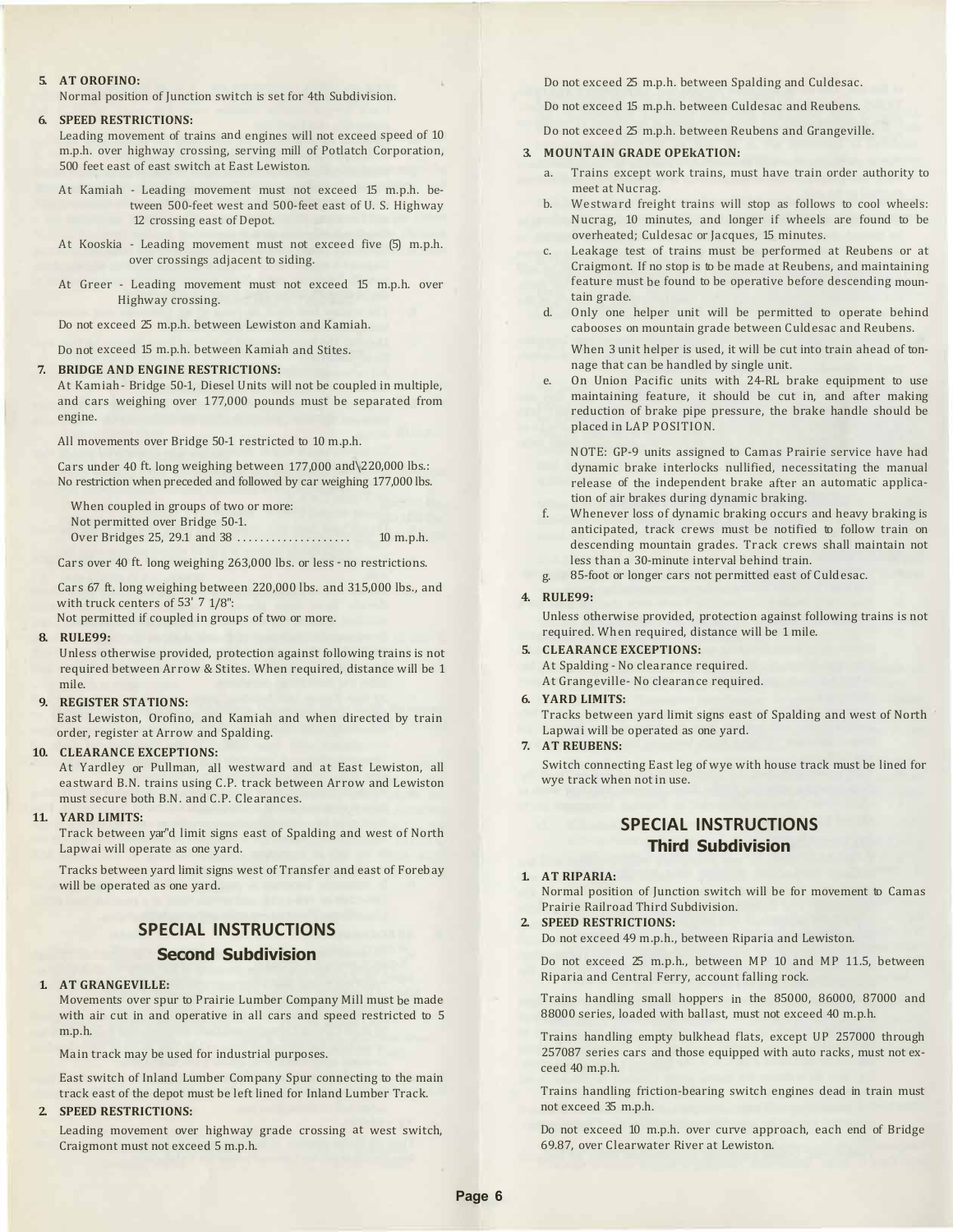#### **3. RULE99:**

Unless otherwise provided, protection against following trains is not required. When required, distance will be 1.5 miles.

**4. REGISTER STATIONS:** Riparia

East Lewiston

#### **5. YARD LIMITS:**

Lewiston - Track between yard limit sign west of Transfer and east of Forebay will be operated as one yard.

#### **6. CLEARANCE EXCEPTIONS:**

At Hinkle or Wallula, Union Pacific eastward trains using Camas Prairie track between Riparia and Lewiston must secure Camas Prairie Railroad Clearance.

7. Interlocking Signals and signals displaying approach thereto for the Clearwater River Bridge at Mile Post 69.87, between Lewiston and Transfer, have been placed in service as follows:

Eastbound Continuous Yellow Approach on left or north side of Main Track at Mile Post 69.21.

Eastbound Home or "A" Signal at Mile Post 69.77.

Westbound Continuous Yellow Approach at Mile Post 137.08.

Westbound Home or "A" Signal at Mile Post 69.87.

**8.** Conductors on No. 859 arrange to wire the Manager and Chief Dispatcher at Lewiston, from Wallula, your arrival time at Riparia. Conductors on No. 860 arrange same wire from East Lewiston, showing arrival time at Riparia.

All loads of Company material billed Camas Prairie Railroad - Riparia, Washington, will be handled to Lewiston unless otherwise directed.

Enginemen's register will be maintained in East Lewiston Yard Office and the on and off-duty point will be the Yard Office.

Approaching Lewiston, Train No. 860 will notify the Lewiston Yard twenty (20) minutes prior to their estimated time of arrival and will be governed by Yardmaster's instructions.

#### **9. WITHIN THE STATE OF WASHINGTON:**

]

When approaching private grade crossing where view is obscured, or when it can be seen that persons or vehicles are approaching or in the vicinity of the crossing, engine whistle must be sounded in accordance with Rule 15(1), commencing at a point one-quarter mile from the crossing, and bell must be rung as provided by Rule 30 of the Consolidated Code of Operating Rules. This does not modify City Ordinances where local conditions will prevail.

### **SPECIAL INSTRUCTIONS Fourth Subdivision**

#### **1. AT OROFINO:**

Normal position of Junction switch is set for 4th Subdivision.

#### **2. SPEED RESTRICTIONS:**

Leading movement over Johnson Street Crossing at Orofino, must not exceed 5 m.p.h.

Do not exceed 15 m.p.h. between Orofino and Jaype.

Do not exceed 20 m.p.h. between Jaype and Summit.

Do not exceed 15 m.p.h. between Summit and Headquarters.

#### **3. RULE99:**

Unless otherwise provided, protection against following trains is not required. When required, distance will be 1 mile.

#### **4. BRIDGE AND ENGINE RESTRICTIONS:**

Cars under 40 ft. long weighing between 177,000 lbs. and 220,000 lbs., must be preceded and followed by a car weighing less than 177,000 lbs. Cars 67 ft. long with truck centers 53' 7 1/8" and weighing between 263,000 lbs. and 315,000 lbs., must be preceded and followed by an empty car.

85 ft. or longer cars not permitted east of Konkolville.

#### **5. MOUNTAIN GRADE OPERATION:**

- a. Westward trains must stop at Rudo to cool wheels.<br>b. Only one helper unit will be permitted to operative
- b. Only one helper unit will be permitted to operate **b**1::nind cabooses on mountain grade between Orofino and Summit and between Headquarters and Summit.  $\binom{6}{5}$
- c. Whenever loss of dynamic braking occurs and heavy braking is anticipated, track crews must be notified to follow trains on descending mountain grades. Track crews shall maintain not less than a JO-minute interval behind train.

#### **6. REGISTER ST A TIO NS:**  Orofino

If required by train order, register at Headquarters.

#### **7. CLEARANCE EXCEPTIONS:**

At Headquarters, no clearance is required.

#### **8. YARD LIMITS:**

Tracks between yard limit signs east of Revling and west of Nelson ( will be operated as one yard.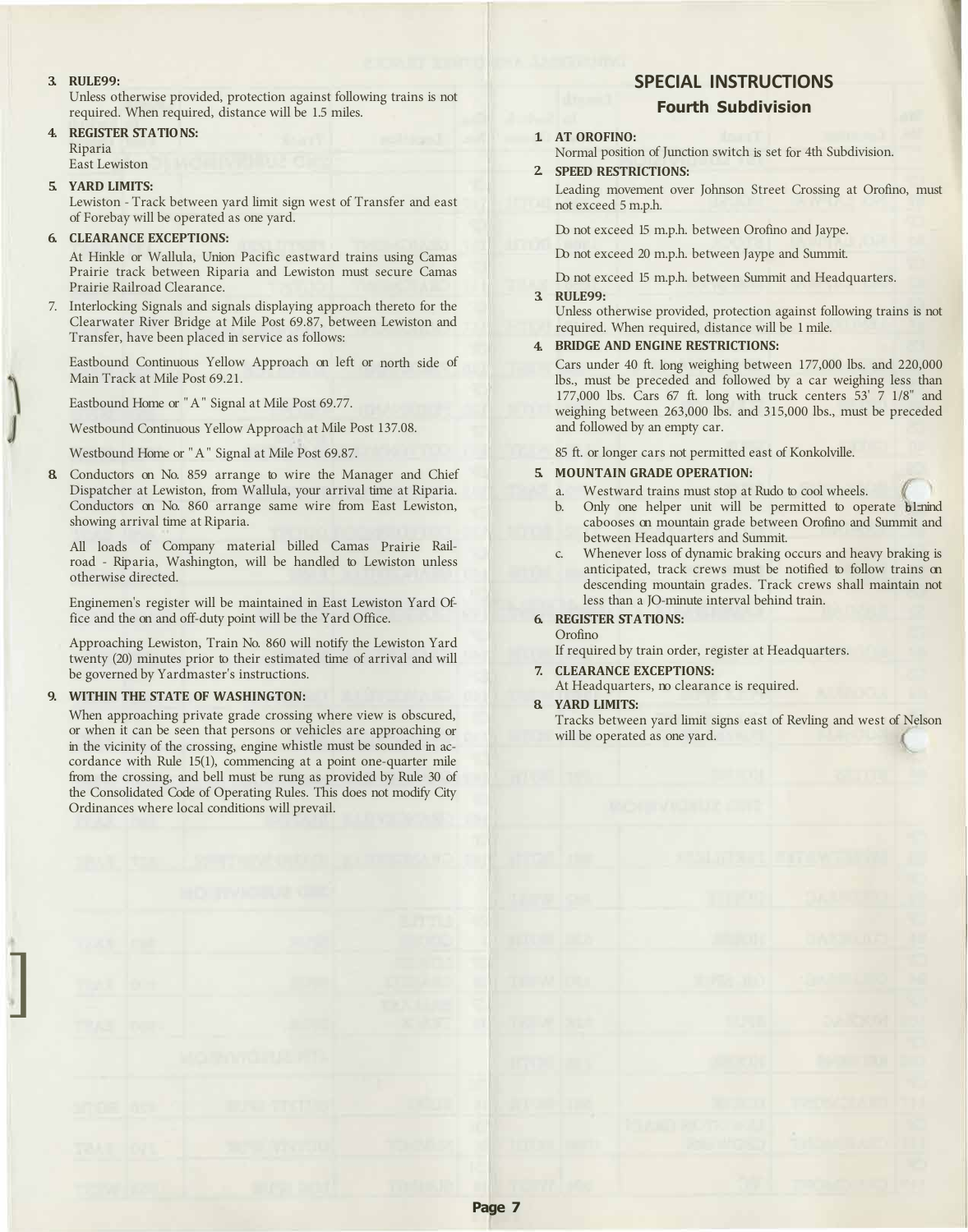#### **INDUSTRIAL AND OTHER TRACKS**

| Sta.                  |                                |                                          | Length | In Switch    | Sta.               |                                |                                | Length | In Switch        |
|-----------------------|--------------------------------|------------------------------------------|--------|--------------|--------------------|--------------------------------|--------------------------------|--------|------------------|
| No.                   | Location                       | <b>Track</b>                             | Feet   | <b>Opens</b> | No.                | <b>Location</b>                | <b>Track</b>                   |        | Feet   Opens     |
|                       |                                | <b>1ST SUBDIVISION</b>                   |        |              |                    |                                | <b>2ND SUBDIVISION (Con't)</b> |        |                  |
| $\bf{C}$              |                                |                                          |        |              | $\bf{C}$           |                                |                                |        |                  |
| 82                    | <b>NO. LAPWAI</b>              | <b>HOUSE</b>                             | 720    | <b>BOTH</b>  | 117<br>$\bf CP$    |                                |                                |        |                  |
| $\overline{C}$<br>82  | <b>NO. LAPWAI</b>              | <b>STOCK</b>                             | 1968   | <b>BOTH</b>  | 117                | <b>CRAIGMONT</b>               | <b>FERTILIZER</b>              | 132    | <b>EAST</b>      |
| $\mathbf{C}$          |                                |                                          |        |              | $\mathbf{C}$       |                                |                                |        |                  |
| 82                    | <b>NO. LAPWAI</b>              | <b>LOG SPUR</b>                          | 1056   | <b>EAST</b>  | 117                | <b>CRAIGMONT</b>               | <b>OUTFIT</b>                  | 231    | <b>WEST</b>      |
| CS                    |                                |                                          |        |              | $\bf{C}$           |                                |                                |        |                  |
| 17                    | <b>LENORE</b>                  | <b>ELEVATOR</b>                          | 1240   | <b>BOTH</b>  | 117                | <b>CRAIGMONT</b>               | <b>CHANNEL LMBR.</b>           | 286    | <b>WEST</b>      |
| CS                    |                                |                                          |        |              | $\mathbf{C}$       |                                |                                |        |                  |
| 28                    | <b>AHSAHKA</b>                 | <b>THOMPSON SPUR</b>                     | 360    | <b>WEST</b>  | 125                | <b>FERDINAND</b>               | <b>ELEVATOR</b>                |        | 825 WEST         |
| CS                    |                                |                                          |        |              | $\bf CP$           |                                |                                |        |                  |
| 40                    | <b>GREER</b>                   | <b>ELEVATOR</b>                          | 660    | <b>BOTH</b>  | 125                | <b>FERDINAND</b>               | <b>OUTFIT</b>                  |        | 693 <b>BOTH</b>  |
| CS                    |                                |                                          |        |              | $\mathbf{C}$       |                                | <b>HOUSE</b>                   |        |                  |
| $40\,$                | <b>GREER</b>                   | <b>SPUR</b>                              | 570    | <b>WEST</b>  | 133                | <b>CO'ITONWOOI: ELEVATOR</b>   |                                |        | 1980 BOTH        |
| CS<br>!'L,            | <b>ROCK SPUR</b>               | <b>SPUR</b>                              | 495    | <b>EAST</b>  | $\bf CP$<br>133    | <b>CO'ITONWOOE FERTILIZER</b>  |                                |        | 165   WEST       |
| $\overline{C}$        |                                |                                          |        |              | $\bf CP$           |                                |                                |        |                  |
| 55                    | <b>KAMIAH</b>                  | <b>POTLATCH PASS</b>                     | 1122   | <b>BOTH</b>  | 133                | <b>COTTONWOOD OUTFIT</b>       |                                | 470    | <b>RAST</b>      |
| CS                    |                                |                                          |        |              | $\overline{C}$     |                                |                                |        |                  |
| 55                    | <b>KAMIAH</b>                  | <b>ELEVATOR</b>                          | 1848   | <b>BOTH</b>  | 149                | <b>GRANGEVILLE</b>             | <b>PASS</b>                    |        | 2520 <b>BOTH</b> |
| CS                    |                                |                                          |        |              | $\overline{C}$     |                                |                                |        |                  |
| 55                    | <b>KAMIAH</b>                  | <b>KAMIAH MILL</b>                       | 472    | <b>WEST</b>  | 149                | <b>GRANGEVILLE</b>             | <b>STEGNER</b>                 |        | 1110 <b>BOTH</b> |
| CS                    |                                |                                          |        |              | $\overline{C}$     |                                |                                |        |                  |
| 63                    | <b>KOOSKIA</b>                 | <b>HOUSE</b>                             | 858    | <b>BOTH</b>  | 149                | <b>GRANGEVILLE</b>             | <b>HOUSE</b>                   | 450    | <b>BOTH</b>      |
| CS                    |                                |                                          |        |              | $\mathbf{C}$       |                                |                                |        |                  |
| 63                    | <b>KOOSKIA</b>                 | <b>POLE SPUR</b>                         | 1320   | <b>WEST</b>  | 149                | <b>GRANGEVILLE</b>             | <b>UNION</b>                   | 1470   | <b>WEST</b>      |
| CS                    | <b>KOOSKIA</b>                 | <b>CLEARWATER</b><br><b>FOREST PROD.</b> | 957    | <b>BOTH</b>  | $\bf{C}$<br>149    | <b>GRANGEVILLE</b>             | <b>SPUR</b>                    |        |                  |
| Ofl<br>$L_{5}$        |                                |                                          |        |              | $\mathbf{C}$       |                                |                                | 132    | <b>EAST</b>      |
| 66                    | <b>STITES</b>                  | <b>HOUSE</b>                             | 297    | <b>BOTH</b>  | 149                | <b>GRANGEVILLE</b>             | <b>McGREGOR</b>                |        | 330 WEST         |
|                       |                                |                                          |        |              | $\overline{C}$     |                                |                                |        |                  |
|                       |                                | <b>2ND SUBDIVISION</b>                   |        |              | 149                | <b>GRANGEVILLE   IDAPINE</b>   |                                | 840    | <b>EAST</b>      |
| $\bf CP$              |                                |                                          |        |              | $\bf{C}$           |                                |                                |        |                  |
| 88                    | <b>SWEETWATER   FERTILIZER</b> |                                          | 891    | <b>BOTH</b>  | 149                | <b>GRANGEVILLE</b>             | <b>IDAHO WESTERN</b>           | 627    | <b>EAST</b>      |
| $\mathbf{C}$          |                                |                                          |        |              |                    |                                | <b>3RD SUBDIVISION</b>         |        |                  |
| 94                    | <b>CULDESAC</b>                | <b>Ou:TFIT</b>                           | 462    | <b>WEST</b>  |                    |                                |                                |        |                  |
| $\bf CP$              |                                |                                          |        |              | $\bf{C}$           | <b>LI'ITLE</b>                 |                                |        |                  |
| 94                    | <b>CULDESAC</b>                | <b>HOUSE</b>                             | 528    | <b>BOTH</b>  | $\overline{2}$     | <b>GOOSE</b>                   | <b>SPUR</b>                    | 363    | <b>EAST</b>      |
| $\overline{CP}$<br>94 | <b>CULDESAC</b>                | <b>OIL SPUR</b>                          | 330    | <b>WEST</b>  | $\mathbf{C}$<br>39 | <b>LOWER</b><br><b>GRANITE</b> | <b>SPUR</b>                    | 600    | <b>EAST</b>      |
| $\overline{CP}$       |                                |                                          |        |              | $\bf{C}$           |                                |                                |        |                  |
| 102                   | <b>NUCRAG</b>                  | <b>SPUR</b>                              | 528    | <b>WEST</b>  | 50                 | <b>BALLAST</b><br><b>TRACK</b> | <b>SPUR</b>                    | 1900   | <b>EAST</b>      |
| $\overline{CP}$       |                                |                                          |        |              |                    |                                |                                |        |                  |
| 109                   | <b>REUBENS</b>                 | <b>HOUSE</b>                             | 726    | <b>BOTH</b>  |                    |                                | <b>4TH SUBDIVISION</b>         |        |                  |
| $\bf CP$              |                                |                                          |        |              | <b>CH</b>          |                                |                                |        |                  |
| 117                   | <b>CRAIGMONT</b>               | <b>HOUSE</b>                             | 561    | <b>BOTH</b>  | 15                 | <b>RUDO</b>                    | <b>OUTFIT SPUR</b>             | 920    | <b>BOTH</b>      |
| $\overline{CP}$       |                                | <b>LEWISTON GRAIN</b>                    |        |              | <b>CH</b>          |                                |                                |        |                  |
| 117                   | <b>CRAIGMONT</b>               | <b>GROWERS</b>                           | 1089   | <b>BOTH</b>  | 34                 | <b>SUMMIT</b>                  | <b>OUTFIT SPUR</b>             | 210    | <b>EAST</b>      |
| $\overline{CP}$       |                                |                                          |        |              | <b>CH</b>          |                                |                                |        |                  |
| 117                   | <b>CRAIGMONT</b>               | VC                                       | 594    | <b>WEST</b>  | 34                 | <b>SUMMIT</b>                  | <b>LOG SPUR</b>                |        | 653   WEST       |